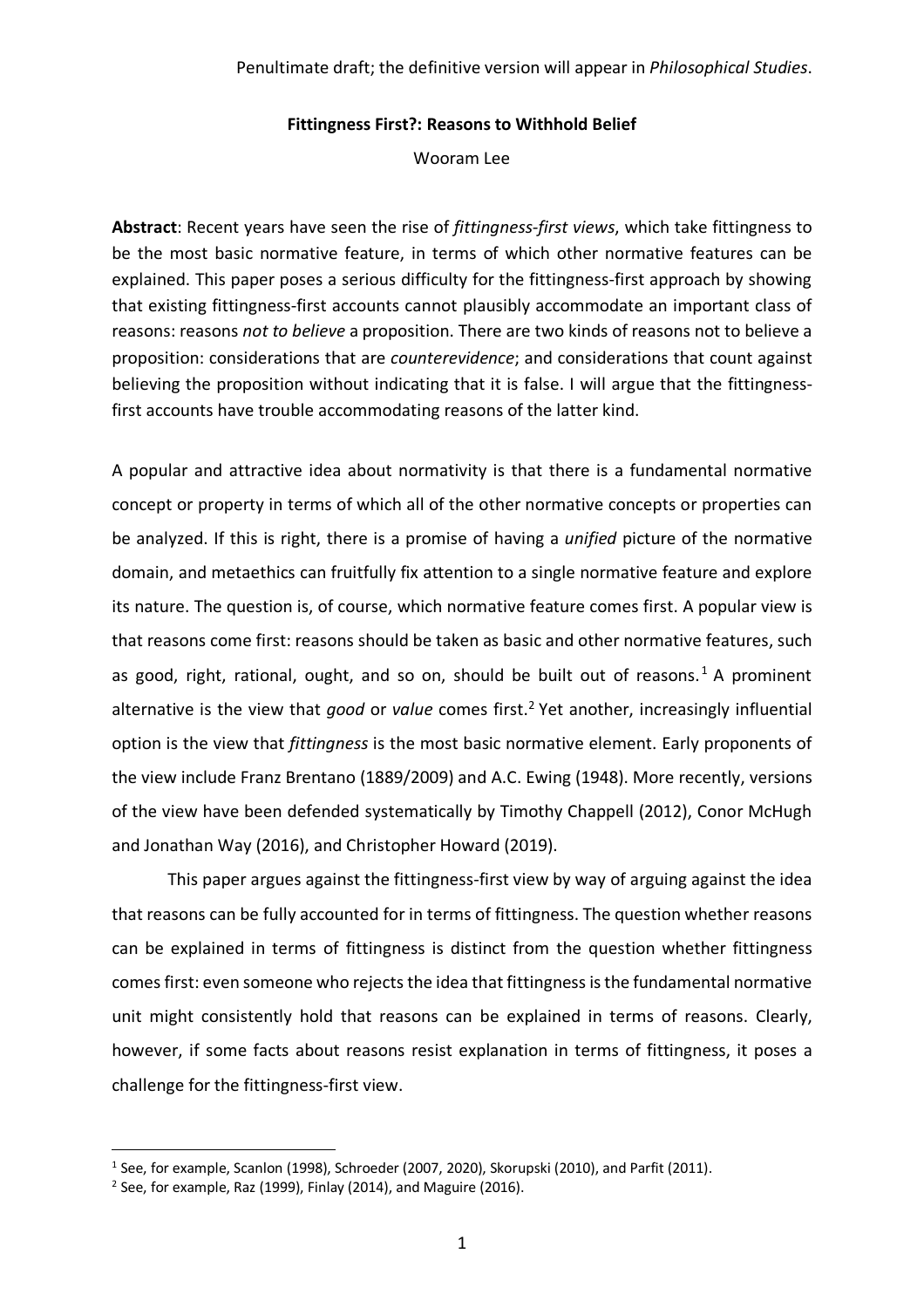The existing fittingness-first accounts are divided into two types. According to the first, reasons are defined as *explanations* of fittingness. According to the second, reasons are defined as *premises of fittingness-preserving reasoning*. I shall argue that neither version can plausibly account for an important class of reasons. There are two kinds of reasons not to believe a proposition: considerations that are counterevidence; and considerations that count against believing the proposition without indicating that it is false. All of the existing accounts, however, fail to accommodate reasons of the second kind. This indicates a big lacuna in the fittingness-first program, since each account represents a highly promising and straightforward way of implementing the idea that fittingness comes first.<sup>3</sup>

The paper proceeds as follows. Sections 1 explicates some prominent fittingness-first accounts and their main motivation. Section 2 argues that Howard's account fails to explain the second type of reasons against believing: either belief has a perspective-independent fittingness condition or it has a perspective-dependent fittingness condition. If the former, Howard's account cannot adequately account for the second type of reasons. If the latter, Howard's account *over-generates*reasons for belief. Section 3 argues that McHugh and Way's view falls prey to the same dilemma.

#### **1. Fittingness-based accounts of reasons**

Fittingness-first theorists, or *fittingness-firsters*, hold that all other evaluative and normative features, including *reasons*, can be analyzed in terms of fittingness. This section briefly explains one of the main motivations for the fittingness-first approach and outlines two leading accounts of reasons in terms of fittingness. While each account might have resources to account also for values, I shall focus on the account of reasons, for the sake of simplicity.

#### *1.1. The motivation: Buck-passing and the wrong kind of reasons*

One of the main motivations for putting fittingness first comes from the *wrong kind of reasons* problem, which has proven to be a central problem for the reasons-first approach. Consider the *buck-passing* analysis of value, according to which a value property (or concept) can be

 <sup>3</sup> An alternative is the view that reasons are *evidence* of fittingness. The view that reasons are evidence rather than explanations of such normative items as *correctness*, *ought*, *rightness* has been defended by, most notably, Kearns and Star (2008), Thomson (2008), Sharadin (2016), and Whiting (2018). While I do not directly tackle such an account of reasons in this paper, I will briefly point out how it can also be subject to the problems I raise for the existing account.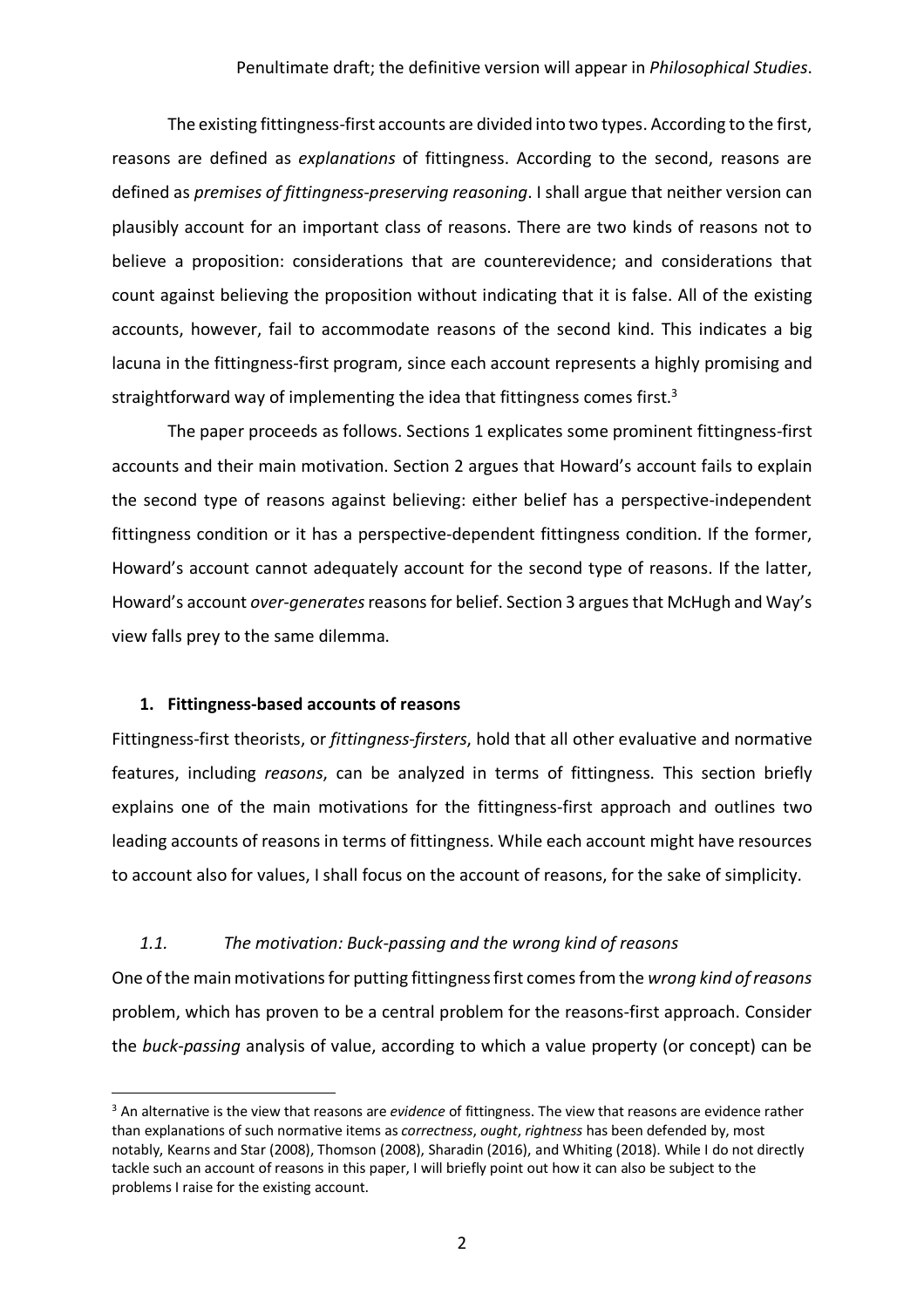analyzed in terms of reasons to have a *pro-attitude* towards the bearer of the property.<sup>4</sup> For example, an object *X*'s being *valuable* (or *desirable*) is a matter of there being sufficient reasons to *value* (or *desire*) *X*. The analysis can be applied to more specific evaluative properties, such as *admirability*: for *X* to be admirable is for there to be sufficient reasons to admire *X*.

The wrong kind of reasons problem for the reasons-firsters is that there could apparently be reasons to, say, *admire* a person that are irrelevant to the person's *admirability*. For instance, if a billionaire promises to pay you half of his fortune for admiring a thoroughly despicable person, this fact apparently provides you with a sufficient reason to admire them, but without showing them to be admirable. Reasons-firsters have two options here: (i) they can distinguish between the right and the wrong kinds of reasons for pro-attitudes and apply the buck passing analysis only to the former; or (ii) they can simply deny that such incentives are reasons for admiration.

Fittingness-firsters find neither option satisfactory. The problem with the first is that it is just too difficult to draw the distinction correctly without reference to values or fittingness. If the right kind of reasons to admire a person were defined as those reasons that make the person *admirable*, the buck passing analysis would no longer be an informative analysis of *admirability*. If the right kind of reasons were to be defined as those reasons that bear on the *fittingness* of admiring the object, the analysis would include a *further* normative primitive, namely fittingness, which is outright inconsistent with the reasons-first approach. If one appeals to neither values nor fittingness, however, it is difficult to draw the distinction between the right and the wrong kinds of reasons in a way that is both straightforward and extensionally adequate.<sup>5</sup>

The problem with the second option is, first, that it is counterintuitive. There is a clear sense in which the incentive *counts in favor of* admiring the despicable person. So, the onus is on the reasons-firsters who take this strategy to offer a plausible explanation of why such incentives cannot be reasons, which seems to be no easy task. For example, McHugh and Way (2016: 582) argue that, so long as the concept of a reason is taken as *indefinable* or *primitive*, it is extremely difficult to explain why such incentives for attitudes do not count as reasons.<sup>6</sup>

 <sup>4</sup> See, for example, Scanlon (1998: 97).

<sup>&</sup>lt;sup>5</sup> For an overview, see Gertken & Kiesewetter (2017).

 $6$  See Scanlon (1998) and Parfit (2011) for primitivism about reasons.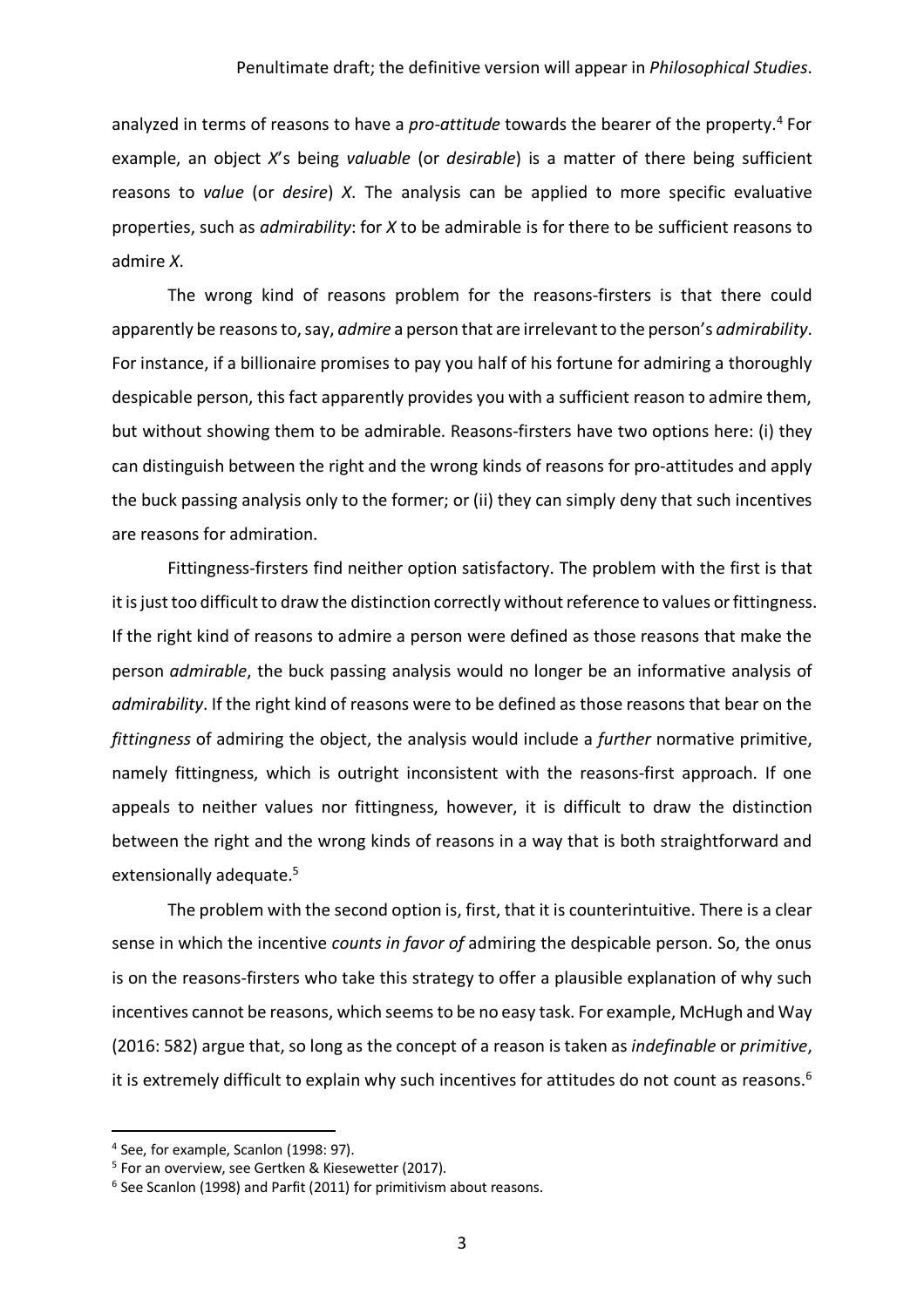For example, a popular way of denying that incentives are reasons is to impose a *response condition* on reasons: a reason to *φ* must be the kind of consideration *for which* you can *φ*. 7 However, it is unclear how reasons-firsters can explain such a strong constraint on reasons. For nothing in the bare notion of *counting in favor of* a response seems to conceptually entail such a strong constraint.<sup>8</sup> Reasons-firsters' appeal to such a constraint would then amount to positing a brute, unexplained normative truth, which is unattractive.<sup>9</sup>

## *1.2. McHugh and Way's account*

In light of this difficulty for the reasons-first approach, fittingness-firsters suggest that we reverse the order of explanation. Consider, first, McHugh and Way's account:

**McHugh and Way's account**: For that *p* to be a reason for a response is for that *p* to be a premise of a good pattern of reasoning from fitting responses to that response. (McHugh & Way 2016: 586)

To wit, reasons are true *premises of good reasoning*, or the contents of the beliefs one reasons from in good reasoning. Importantly, the *goodness* of reasoning is not an independent normative feature, since it is eventually understood in terms of *fittingness*. On this account, a good pattern of reasoning is a pattern of reasoning that *preserves* fittingness: a reasoning pattern is good just in case the conclusion-attitude is fitting if the premise-attitude(s) is fitting, *other things being equal* (McHugh and Way 2016: 588).

This characterization seems to sit well with ordinary cases of reasoning involving belief and intention. Paradigmatically valid patterns of reasoning, such as *modus ponens* inference, count as good patterns of reasoning: they preserve fittingness, assuming that a belief is fitting if and only if it is true. The instrumental pattern of reasoning, which consists in a transition from intending to *E* and believing that *M*-ing is the only way to *E* towards intending to *M*, also turns out to be fittingness-preserving, assuming that an intention to *φ* is fitting if and only if *φ*-ing is permissible (or choiceworthy). The 'other things being equal' clause is intended to

 $<sup>7</sup>$  See, for example, Parfit (2011), Skorupski (2010), Rowland (2015), and Kiesewetter (2017).</sup>

<sup>8</sup> See Rowland (2017: 223-228) for a defense of the response-condition from this charge.

<sup>&</sup>lt;sup>9</sup> Howard (2019: 222) raises yet another objection to reasons-firsters' appeal to the response condition.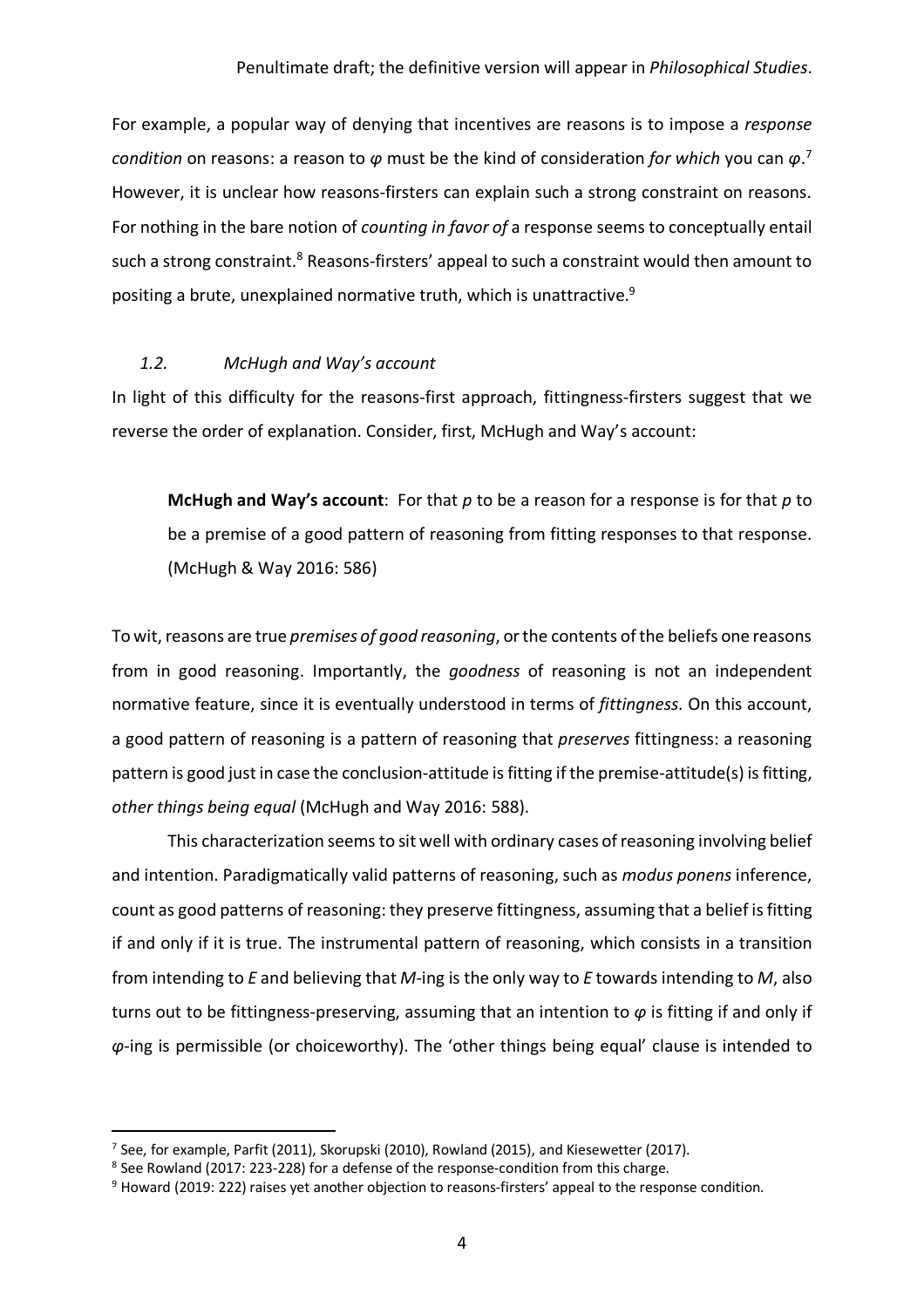cover *defeasible* reasoning, which is fittingness-preserving on the assumption of *normality*, such as reasoning from the belief that a reliable expert said that *p* to believing that *p*. 10

On McHugh and Way's account, paradigmatically right kind of reasons for admiration turn out to be genuine reasons for admiration and paradigmatically wrong kind of reasons fail to qualify as such: it is (defeasibly) good reasoning to move from believing, say, that a person is intelligent to admiring them, whereas it is not good reasoning to move from believing that I will get rich by admiring them to admiring them. This seems to make their account extensionally adequate as an account of the right kind of reasons for admiration. The same holds, *mutatis mutandis*, for reasons for other attitudes.

## *1.3. Howard's account*

One consequence of McHugh and Way's account is that there are no wrong kind of reasons for attitudes, strictly speaking. A purely pragmatic reason for admiring *X* is not a premise from which you can reason well towards admiring *X*. It is a reason for some other response, such as *intending* to admire *X*, or *believing* that it is desirable to admire *X*, etc. One might find the inability to classify the wrong kind of reasons as genuine reasons to be an unattractive feature of McHugh and Way's account and opt for an analysis that allows both kinds of reasons to be reasons. So, consider:

**Howard's account**: For *p* to be a reason to *φ* is for *p* to explain either why it is fitting to *φ* or why it is fitting to want to *φ*. <sup>11</sup> (Howard 2019: 239)

This straightforwardly makes sense of the intuitive distinction between the right and the wrong kinds of reasons: reasons that explain why it is fitting to *φ*, or *fit-related reasons*, correspond to the former; and reasons that explain why it is fitting to *want* to *φ*, or *valuerelated reasons*, correspond to the latter. For example, facts that explain why it is fitting to admire X are reasons to admire X in virtue of satisfying the first condition, and mere incentives for admiring X count as reasons in virtue of satisfying the second condition, that is, by explaining why it is fitting to *want* to admire X. In fact, the second condition of Howard's

 <sup>10</sup> See McHugh & Way (2018: 169-171) for the relevant notion of *normality*.

 $11$  Chappell (2012) also takes reasons as explanations, but only explanations of fittingness.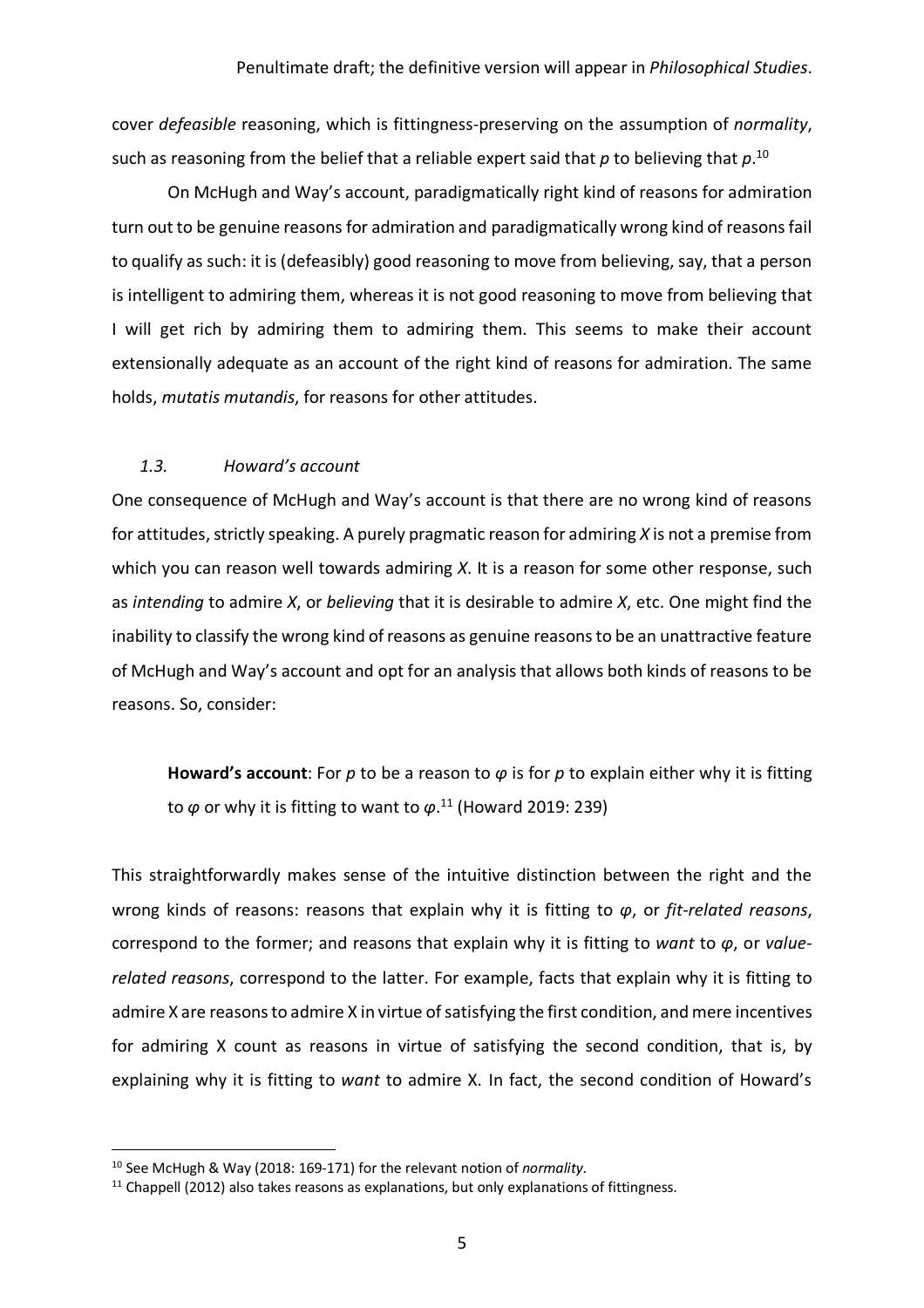account also serves to define *good* in terms of fittingness: for *p* to be a respect in which *x* is *good* is for *p* to explain why it would be fitting to *want x* (Howard 2019: 229).

It might thus seem that fittingness is the fundamental normative unit that can neatly account for reasons and values, which might in turn explain further normative features like *ought* and *rational*. In what follows, I shall argue that it cannot.

#### **2. Reasons to not to believe: Problems for Howard's account**

## *2.1. Reasons against believing: The problem*

A standard assumption in the literature on epistemic reasons is that the right kind of reasons to believe a proposition are *evidential* considerations. When you have evidence for *p*, it gives you a reason to believe *p*. What about reasons *against* believing *p*? Some reasons not to believe *p* are simply counterevidence, that is, reasons to *disbelieve p* (by which I simply mean believing *not-p*). I will call them *Type-1 reasons* against believing *p*. But there also seem to be reasons not to believe *p* that are not evidence for not-*p*.

First, there are *facts about evidence*, which are neither evidence for *p* nor evidence for not-*p*. For example, if you have no evidence whatsoever that bears on *p*, then this fact plausibly gives you a reason not to believe *p*. Similarly, if your evidence is equally balanced between *p* and not-*p*, this fact plausibly gives you a reason not to believe *p*. Such facts, however, do not evidentially support p or not-p in themselves.<sup>12</sup>

Second, there are *undercutting* defeaters, which undermine the supporting relation between the evidence and the target proposition, rather than indicating the falsity of the proposition.<sup>13</sup> Suppose that you enter an empty room and see the wall in front of you, and justifiably believe that the wall is red, but immediately come to learn that the room is illuminated by a red light. This fact itself is not evidence that the wall is not red, but intuitively gives you, in this situation, a reason not to believe that the wall is red and affect what the balance of your reasons supports.<sup>14</sup>

Finally, there is *higher-order evidence*, a consideration which bears on the quality or the strength of your evidence, or your capacity to assess evidence. Suppose that you solve a simple logic puzzle and become confident that P is the answer, but then you are told that the

<sup>&</sup>lt;sup>12</sup> For this point, see Schroeder (2012), Booth (2014), Littlejohn (2018), and Lord (2018a).<br><sup>13</sup> Pollock (1986).

<sup>14</sup> Lord (2018a: 601-602).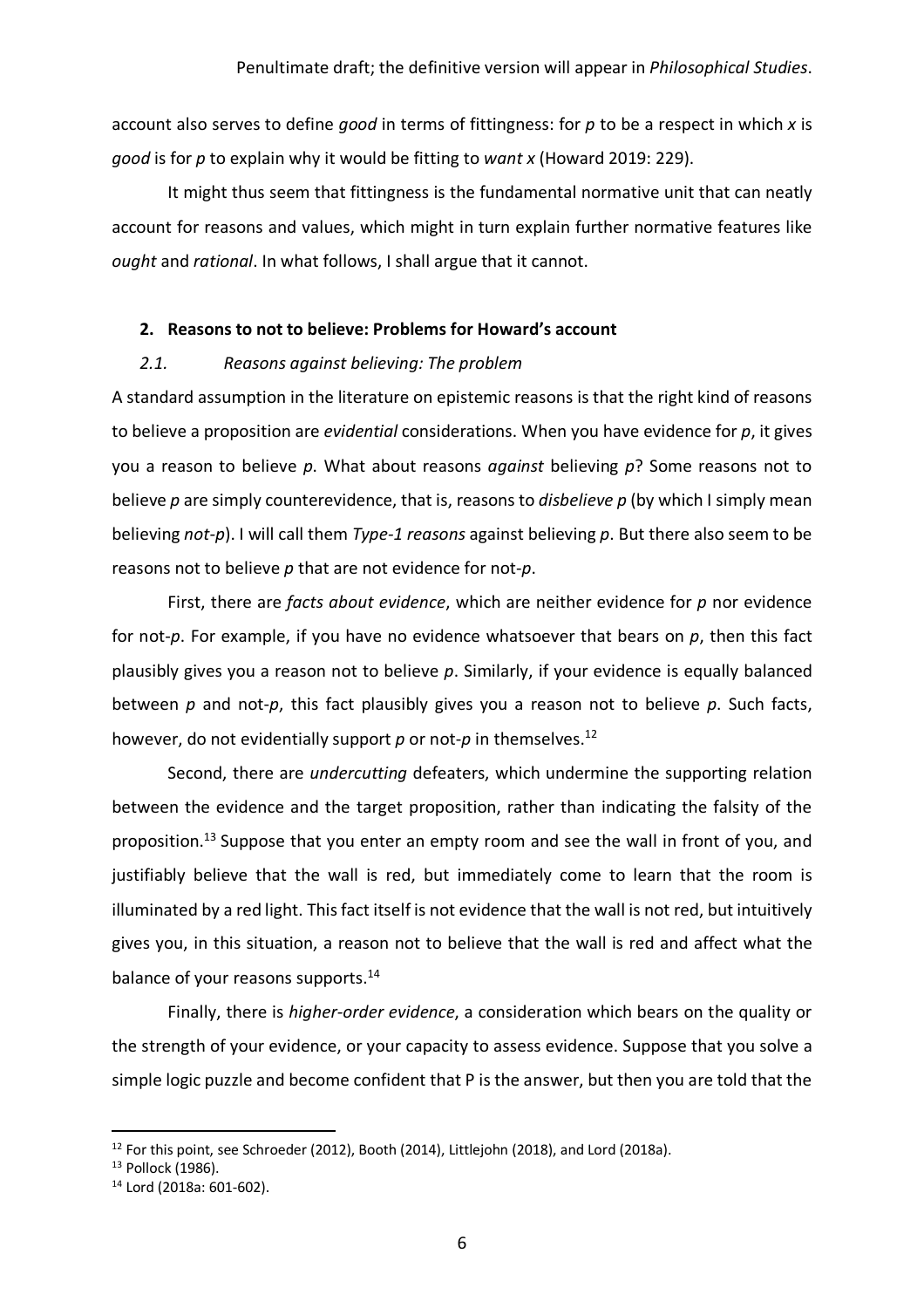coffee you sipped before solving the puzzle was laced with a drug which is known to degrade people's performance in this type of task.<sup>15</sup> It is again intuitive that this fact about the drug, without being evidence that P is not the correct answer, gives you at least some reason not to believe that it is correct.

I submit that an adequate account of reasons should, *other things being equal*, accommodate the intuitive judgment that such considerations are reasons not to believe a proposition, despite not being evidence that the proposition is false.<sup>16</sup> In what follows, I shall call such reasons *Type-2 reasons* against belief. I will consider Howard's account and McHugh and Way's account in turn and show that neither has a satisfactory account of Type-2 reasons: they cannot explain Type-2 reasons without *over-generating* reasons.

# *2.2. Problems for perspective-independent solutions*

Recall that on Howard's account, Type-2 reasons should turn out to be either fit-related reasons or value-related reasons. But Type-2 reasons are plausibly fit-related, rather than value-related reasons. The fact that I have no evidence regarding whether I have an even number of hairs has nothing to do with the *undesirability* of believing that I have an even number of hairs, and hence does nothing to explain why it is (un)fitting to *want* to believe that I have an even number of hairs. If this reason is a fit-related reason not to believe, however, Howard's account should offer an explanation of why.

One natural suggestion is that a consideration is a fit-related reason *not* to believe *p* just in case it explains why it is *un*fitting to believe *p*. If so, the fact about my lack of evidence would turn out to be a reason not to believe that I have an even number of hairs if it explained why it is unfitting to believe that I have an even number of hairs. However, it is unclear how this fact could do so, if one assumes the following:

 <sup>15</sup> Christensen (2010: 187).

<sup>16</sup> One might offer alternative accounts of such reasons, thereby showing that other things are *not* equal. For example, DiPaolo (2018) and Whiting (2019) argue, contrary to appearances, that higher-order evidence provides value-related reasons, rather than fit-related reasons, against belief. Regarding undercutting defeaters, one might argue, following Dancy (2004) and Schroeder (2011), that they are considerations that "attenuate" the weight of reasons one has for believing, rather than directly being reasons against belief. One might tell some such story about facts about evidence. Still, finding accounts that would cover all Type-2 reasons seems to be a daunting enough task, which I shall set aside for the purpose of this paper.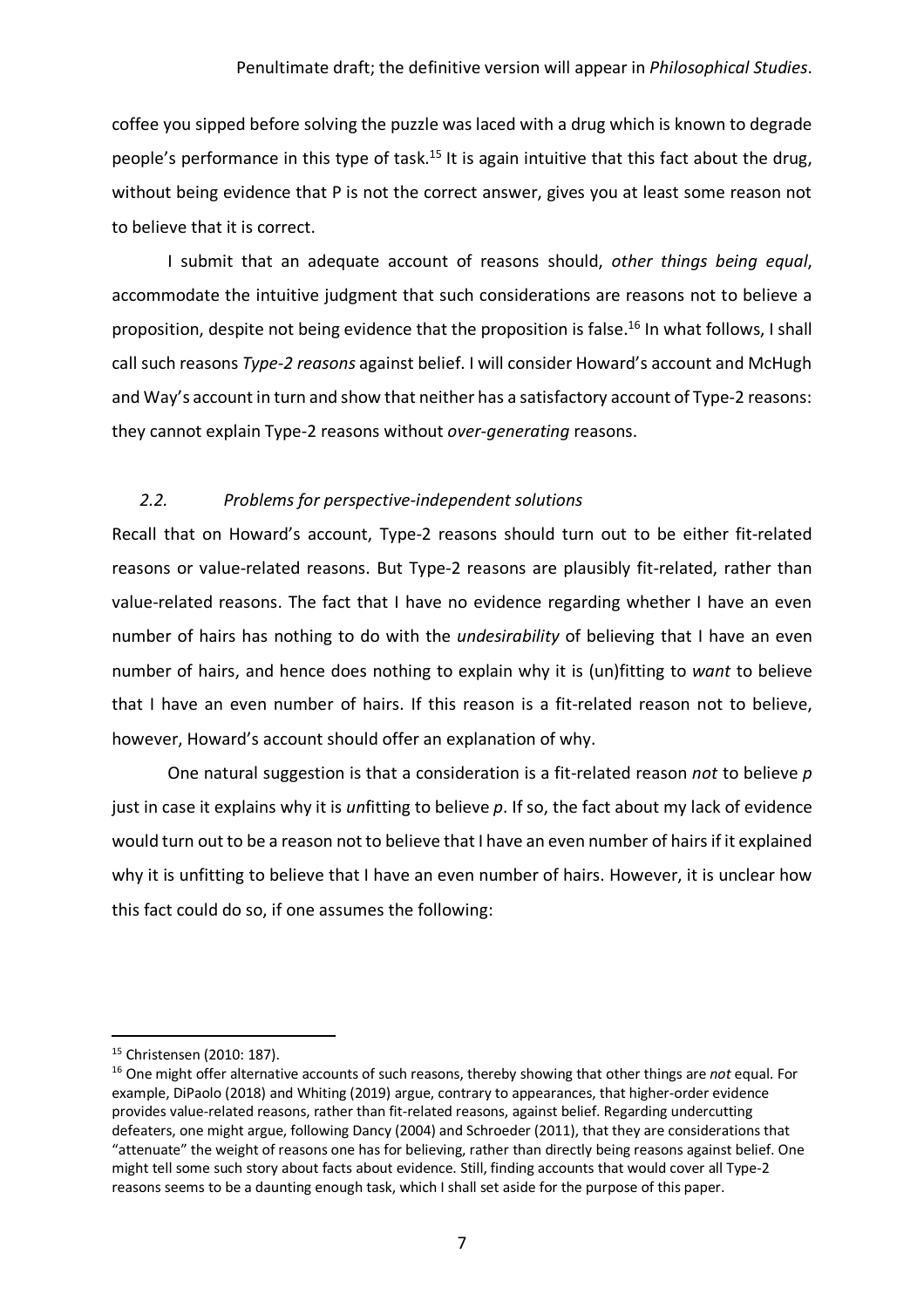**Truth**: It is fitting to believe  $p$  if and only if  $p$  is true.<sup>17</sup>

Assuming plausibly that Truth holds as a matter of conceptual necessity, a consideration that explains why it is (not) fitting to believe *p* also explains why *p* is (not) true. This already saddles Howard's account with significant problems that are independent of the task of accounting for Type-2 reasons. First, it is unclear how all pieces of evidence for *p* can count as a reason on this account. For, in many cases, evidence does not *explain why*, but rather *indicates that*, a proposition is true. For example, Smith's fingerprint on the murder weapon does not explain why it is true that Smith is the murderer: if at all, it is the latter that explains the former. Second, this account seems to imply that there are no reasons to believe a false proposition: if *p* is false, it follows from Truth that it is not fitting to believe p, so nothing can explain why it is fitting to believe *p*.

If Howard takes a reason for a response to be *evidence* of its fittingness, rather than an *explanation* of it, then his account might be able to overcome such problems.<sup>18</sup> But Type-2 reasons still remain a problem, whether reasons are explanations or evidence. The fact that I have no evidence about the number of my hairs does not explain why I do *not* have an even number of hairs. It only explains why, given my total evidence, I am not positioned to know that (or it is insufficiently probable that) I have an even number of hairs. Likewise, this fact is not evidence that I do not have an even number of hairs: it is just evidence that I am not positioned to know that I have an even number of evidence.

Another strategy that Howard might take is to hold that Type-2 reasons are not reasons for the absence (or lack) of a belief, but rather reasons for *withholding* (or suspending) *belief*, understood as a genuine doxastic attitude. <sup>19</sup> Assuming plausibly that believing *p* and withholding belief about *p* are alternative doxastic responses, and that reasons for a response are reasons against its alternatives, a consideration might count against believing *p* by being a reason for an alternative, namely, withholding belief. On this basis, Howard might hold that

 <sup>17</sup> Assuming that fittingness just is *correctness*, Truth has been widely accepted. See, for example, Shah and Velleman (2005), Thomson (2008), Wedgwood (2002). Howard (2018, 2019) does not fully commit himself to Truth, while leaving it open as a possibility.

 $18$  This would still be consistent with the spirit of Howard's view, for one might easily imagine a version of evidence-based account that accommodates both fit-related and value-related reasons in exactly the way Howard's account does: for a consideration to be a reason to *φ* is for it to be *evidence* that it is fitting to *φ* or to be *evidence* that it is fitting to want to *φ*.

 $19$  See Friedman (2013b) for a view that suspended belief is a genuine doxastic attitude.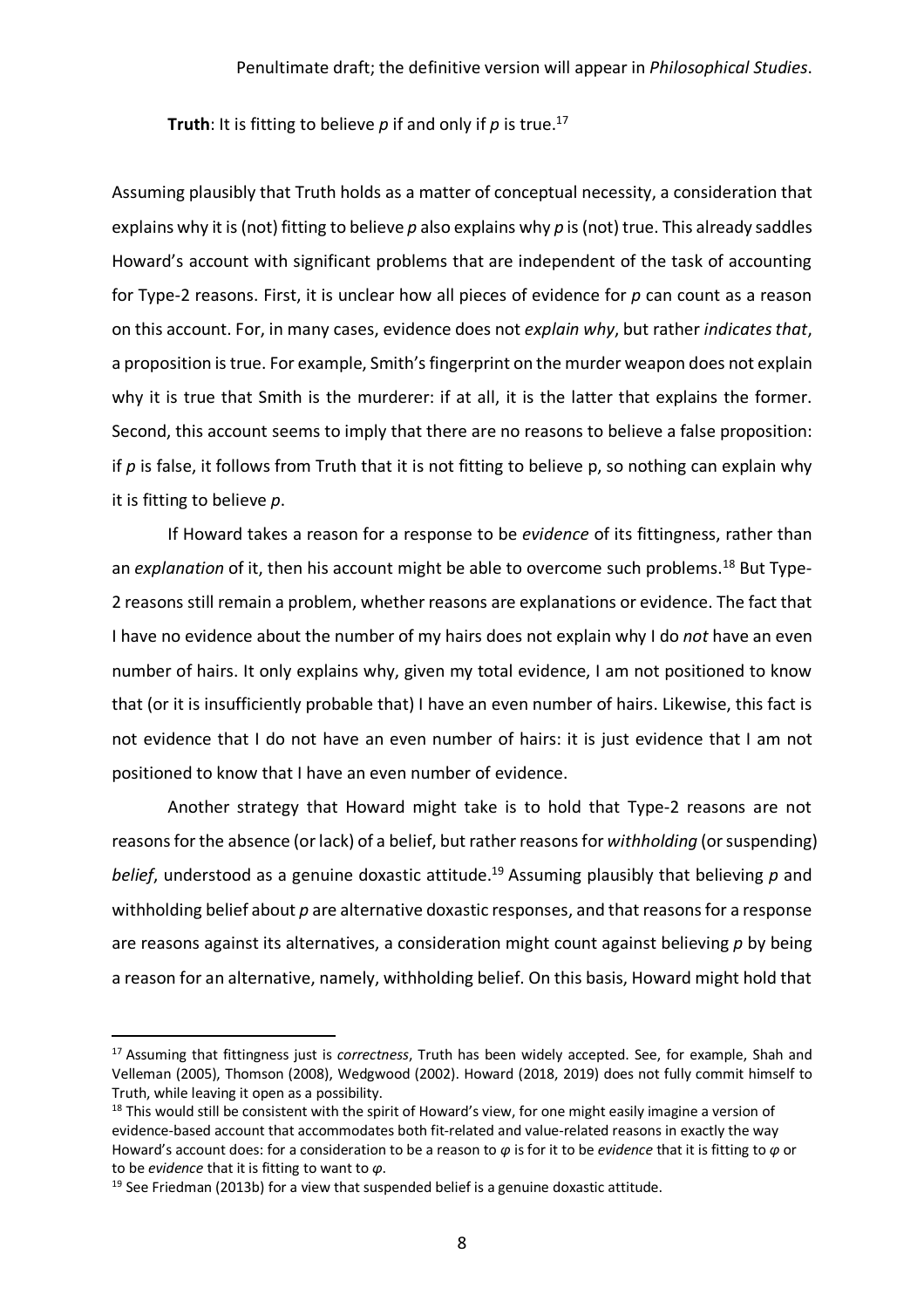Type-2 reasons not to believe *p* just are considerations that explain why it is fitting to withhold belief about *p*.

The problem with this move is that it seems impossible to specify the conditions under which withholding belief about *p* is fitting in a way that is consistent with both (i) Truth and (ii) an independently compelling principle about the fittingness of belief and withholding. Plausibly, whether it is fitting for you to withhold belief about *p* depends on your *epistemic position*. For example, if neither *p* nor not-*p* is probable given your available evidence, it is fitting for you to withhold about *p*, regardless of whether *p* is true. Assuming Truth, this means that there can be situations in which it is both fitting to believe *p* and fitting to withhold belief about *p*. But this contradicts the following, highly plausible principle about when belief and withholding are fitting:

**Belief-Withholding Link**: If it is fitting for you to believe *p*, then it is not fitting for you to withhold belief about *p*. 20

The idea that belief is fitting if and only if it is true derives its plausibility from the idea that having a fitting attitude is a matter of *getting things right*. And whenever *p* is true, only *believing p* is a way of getting things right and neither withholding nor disbelieving gets things right. For a helpful analogy, imagine a horserace which horse A has won. It is only those who bet on A who can be said to have gotten things right: those who decided not to make a bet or those who bet on another horse have, each in their own way, failed to get things right. If so, Belief-Withholding Link is true. This prevents the defenders of Howard's account from assigning a plausible fittingness condition to the attitude of withholding belief, which is the very first step of accommodating Type-2 reasons as reasons to withhold belief.

One might attempt to block this argument by rejecting Belief-Withholding Link. For example, Luis Rosa (2020: 19-20) distinguishes between *ex ante* correctness and *ex post* correctness of having a doxastic attitude and argues that even if withholding-belief-about-*p*and-believing-*p* is always *ex post* incorrect, there are possibilities in which it is both *ex ante* correct to believe *p* and *ex ante* correct to withhold belief about *p*. His reasoning is this: if *p*

 <sup>20</sup> The idea that one goes wrong if one both believes *p* and suspends belief about (or inquire into) *<sup>p</sup>* can be found in Friedman (2019).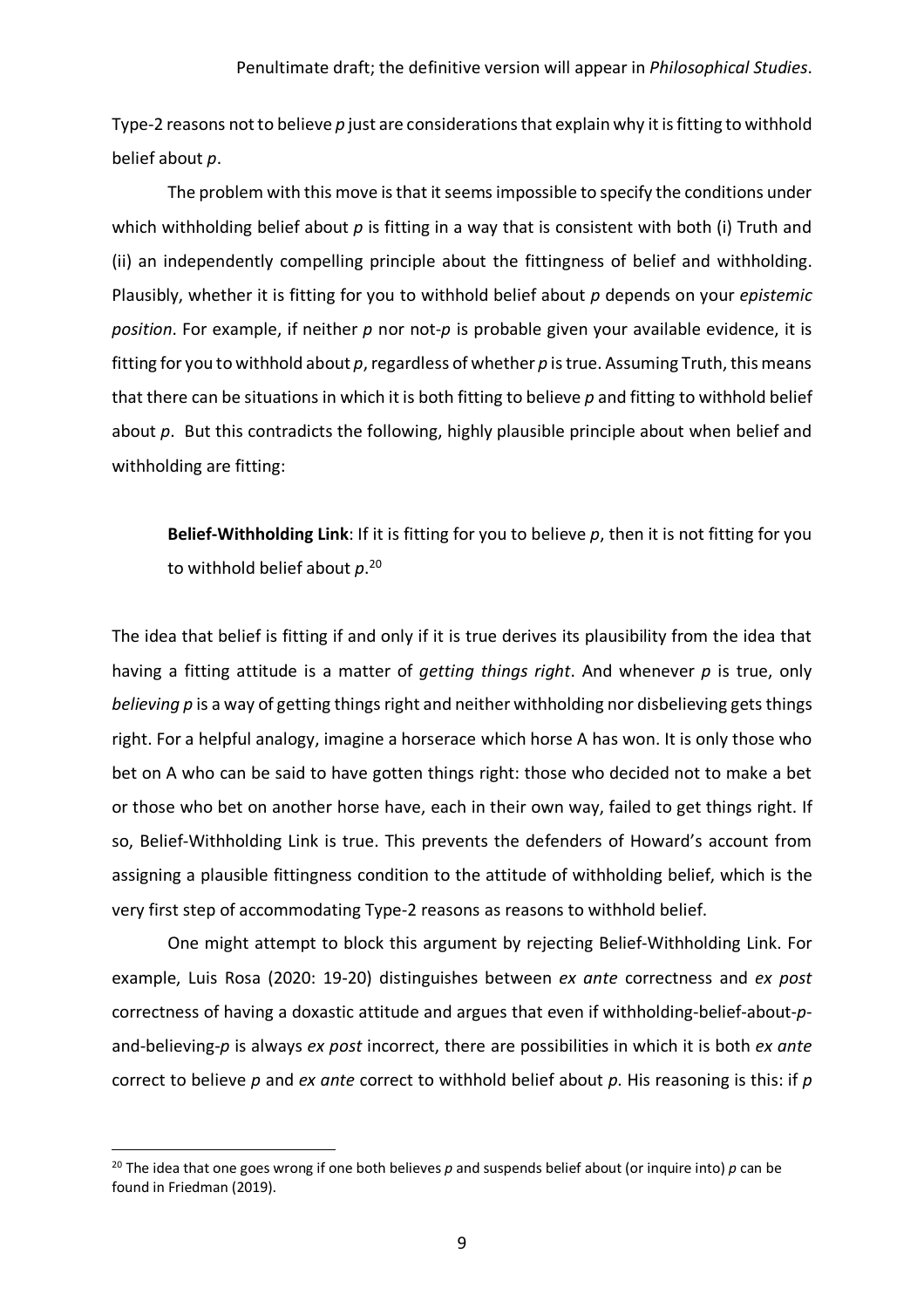is true and it is possible for the subject to correctly believe *p*, then it is *ex ante* correct for the subject to believe *p*. But if, at the same time, the subject's situation (understood as the total information encoded by her cognitive system) leaves it open whether  $p$  is true and it is possible for her to correctly withhold belief about *p*, it is also *ex ante* correct to withhold. This might seem to entail that it is *ex ante* correct to withhold-belief-about-*p*-and-believe-*p*, which is highly implausible. Rosa denies this, however, on the grounds that (*ex ante*) correctness does not agglomerate over conjunction, just as some normative status such as *permissibility* does not agglomerate over conjunction: you might be permitted to text your friend and permitted to drive, without being permitted to text-and-drive.

The problem is that adapting this move to the case of fittingness is not plausible.<sup>21</sup> First, the analogy with permissibility is dubious and so it is unclear that fittingness does not agglomerate over conjunction. To say that a response is fitting is not just to say that it is *not forbidden*: it is to say that there is a *suitable match* between the response and its object, a natural metaphor for which is, Berker (forthcoming) puts it, a "key fitting into a lock".<sup>22</sup> But if fittingness consists in such a *match*, it is hard to see why it fails to agglomerate: if an attitude (say, admiring X) matches its object and another attitude (say, fearing Y) matches its object, what prevents admiring-X-and-fearing-Y from being fitting? (Each key has fit into its lock!) Secondly, it is unclear why fittingness is supposed to be dependent on one's perspective in the case of withholding belief but not in the case of belief. The alleged asymmetry would remain *ad hoc* absent independent motivation for it, which seems difficult to find. Plausibly, the idea that it is *fitting* to withhold belief about *p* when one's situation leaves it open whether *p* is true owes its plausibility to taking fittingness as (rational) *appropriateness* or *reasonableness*. But once fittingness is taken as such, believing *p* would *not* be fitting in the same situation. For it is neither appropriate nor reasonable to believe when one's situation leaves p's truth open.

## *2.3. Problems for perspective-dependent solutions*

However, Truth is not forced upon fittingness-firsters. For the fittingness of your belief might well depend on your epistemic position or perspective. Indeed, there is a clear sense in which

<sup>&</sup>lt;sup>21</sup> This leaves open whether Rosa's notion of correctness is identical to the notion of fittingness in question.

<sup>&</sup>lt;sup>22</sup> See Berker (forthcoming) and McHugh and Way (forthcoming) for further differences between the standard deontic categories and fittingness categories.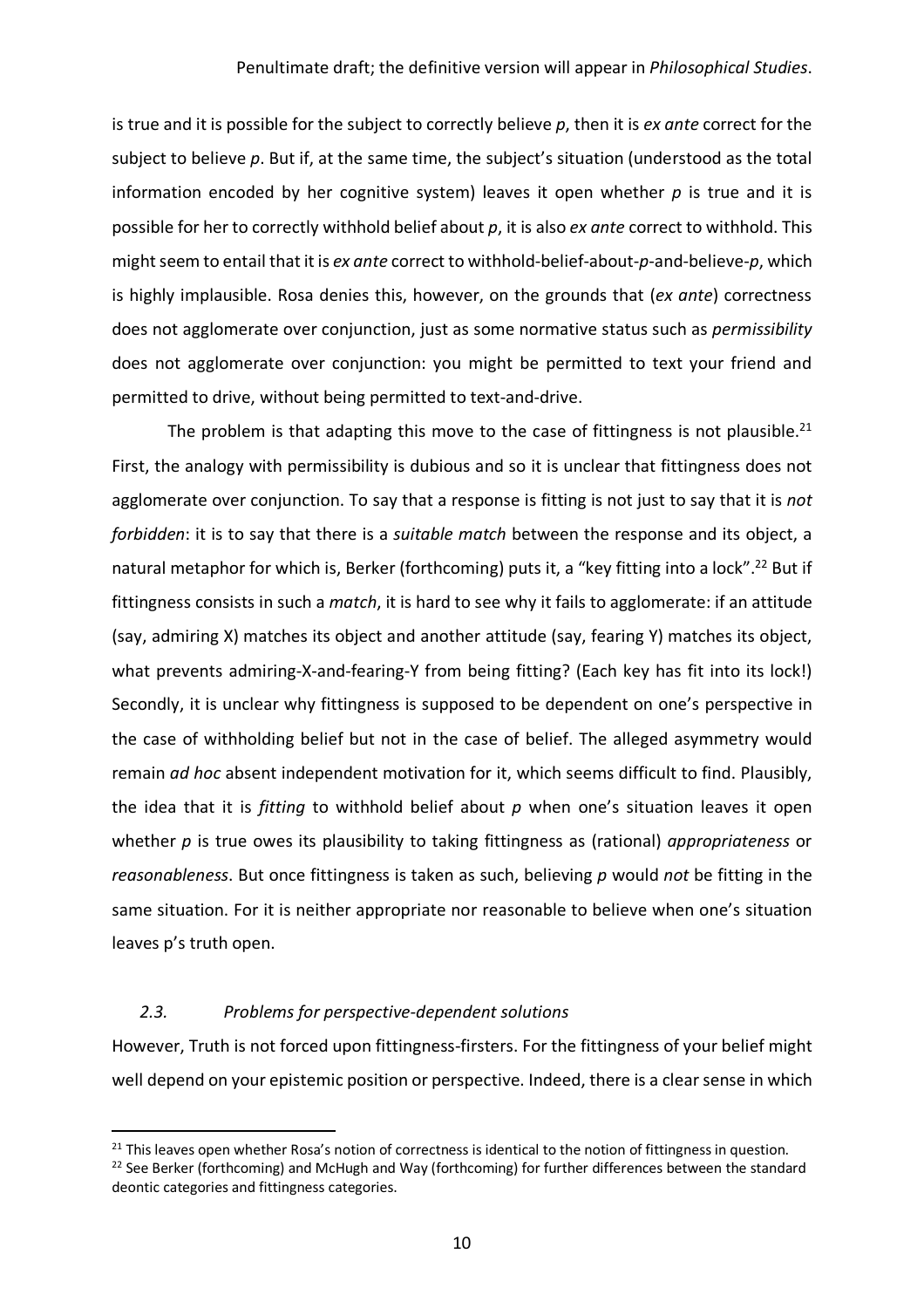it is *inappropriate* to believe a proposition that is improbable given one's evidence, even when it is true. And one might think that to call a belief inappropriate in this way just is to call it *unfitting*. This opens door to alternative ways of specifying the fittingness condition of belief, such as:

**Evidence**: It is fitting (for you) to believe *p* if and only if *p* is sufficiently supported by your available evidence.

**Knowledge**: It is fitting (for you) to believe *p* if and only if you are in a position to know *p*. 23

Both take the fittingness of your belief to depend on your epistemic position, in requiring that your belief be supported by available evidence. One difference is that whereas Evidence does not require the truth of a belief as a necessary condition for its fittingness, Knowledge does require the truth, since being in a position to know *p* entails the truth of *p* (cf. Lord 2018b).

Howard's account, coupled with either Evidence or Knowledge, can neatly account for Type-2 reasons. The fact that I have no evidence about the number of my hairs explains why it is not sufficiently likely that I have an even number of hairs, given my evidence. It can also account for undercutting defeaters: the fact that the room I entered is illuminated by a red light explains why it is not sufficiently likely that the wall is red, given my evidence.

The problem is that Howard's account cannot combine with either Evidence or Knowledge without *over-generating* reasons. To see this, recall that anything that explains why it is fitting to believe *p* is a (fit-related) reason to believe *p*, on Howard's account. Together with Evidence, it entails that anything that explains why *p* is sufficiently supported by your available evidence is a reason to believe *p*. But this seems false. Suppose that Anne has decisive available evidence (or is in a position to know) that anthropogenic climate change is happening. Let us also assume the following: what partly explains why Anne is in the epistemic position she is in is that she has never met any climate change skeptics and her only sources were those who believe in climate change. This means, on Howard's account (coupled

<sup>&</sup>lt;sup>23</sup> See Way (2020) for a defense of Knowledge. McHugh (2014: 182-183) considers Knowledge as an alternative to Truth, without committing himself to it. It should be noted that fittingness-firsters need a characterization of being in a position to know that does not invoke other normative terms, such as *justification* or *reasons*.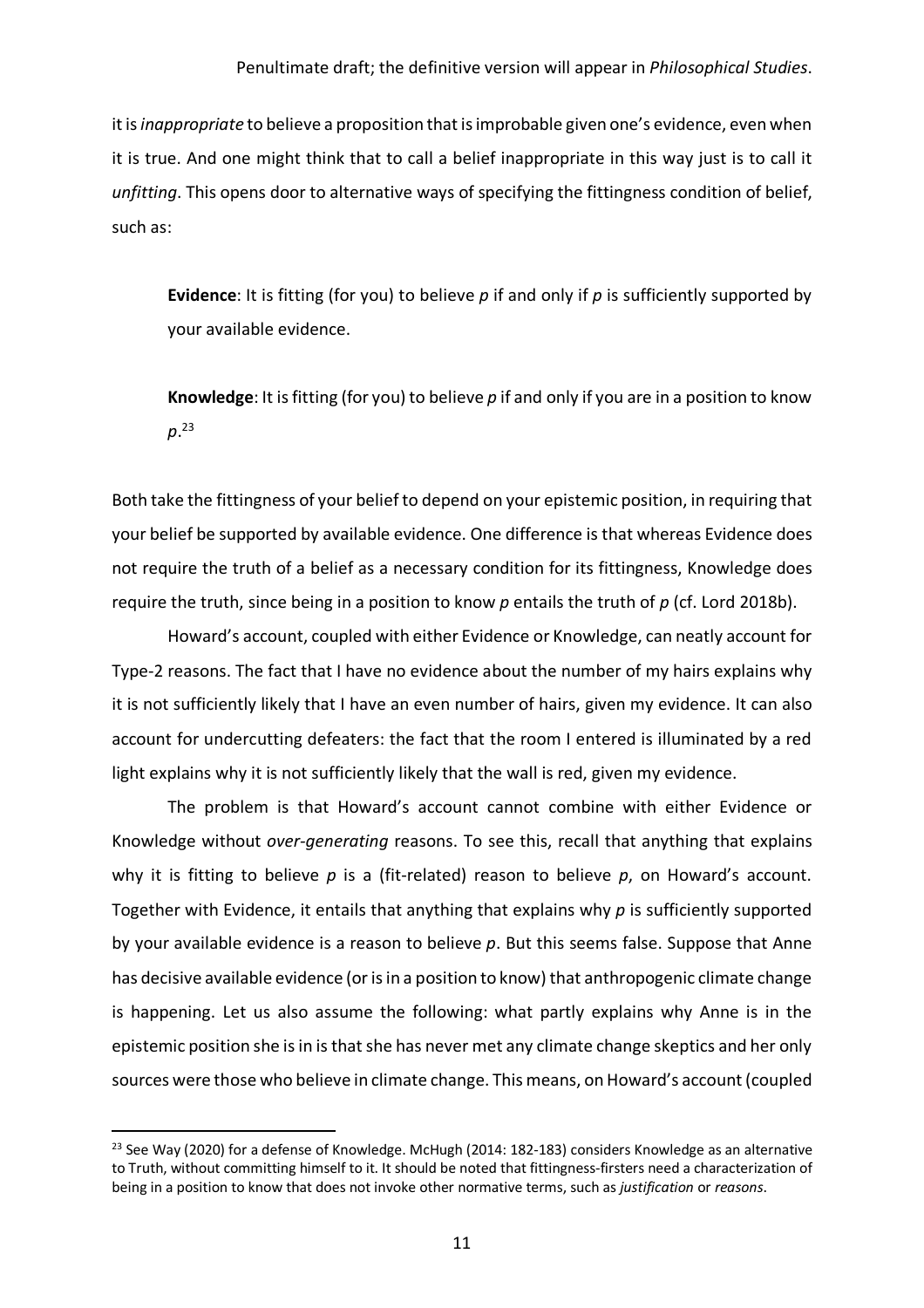with either Evidence or Knowledge), that the fact that Anne's only sources were those who believe in climate change is a reason for her to believe that climate change is happening, which seems to be a wrong result.

One natural response is that my objection features an explanation of the *wrong kind* and Howard's account might avoid this result if the relevant explanations are restricted to explanations of the *right kind*. This response has problems, however. The first is a dialectical one: one major advantage claimed for fittingness-first views is that they have an easy time dealing with the wrong kind of reasons problem. But if fittingness-firsters had to offer a distinction between explanations of the right and the wrong kinds, it would seem that they have simply swept the real problem under the rug. The second problem is that it is difficult to draw a principled distinction in a way that would avoid the problem at hand. One natural move for Howard to make, for example, is to hold that only *constitutive* (as opposed to *causal*) explanations are relevant. But this restriction hardly solves the problem. Suppose that Howard's account is coupled with Evidence. The fact that the body of evidence E available to Anne indicates that climate change is happening is partly constituted by the fact that E is *available* to Anne, which is a matter of her having epistemic access to E. Thus, the *fact that Anne has access to E* partly (and constitutively) explains why Anne's evidence indicates that, climate change is real. Howard's account implies that this fact is a reason for her to believe that climate change is real, which does not seem right: it is her evidence itself that is such a reason, not the fact that she has access to it.

Combining Howard's account with Knowledge fares no better. Consider the following facts: (a) Alice is an expert on climate change; (b) Alice has gathered all the relevant data; (c) Alice can competently evaluate the data; (d) Alice has reasoned correctly from the data that climate change is happening; (e) It is true that climate change is happening. Plausibly, *each* of these facts partly and *constitutively* explains why Alice is in a position to know that climate change is happening. But Howard's account-cum-Knowledge entails that, *each* consideration is a reason for Alice to believe that climate change is real. Again, however, this is implausible.<sup>24</sup>

 $24$  It should be noted that the reasons-as-evidence-of-fittingness view, mentioned above as an alternative to Howard's account, is vulnerable to the same problem: each of (a)-(e) is a piece of evidence that Alice is positioned to know that climate change is happening: the probability of Alice's being in such a position given each proposition is greater than the probability of Alice's being in such a position given its negation.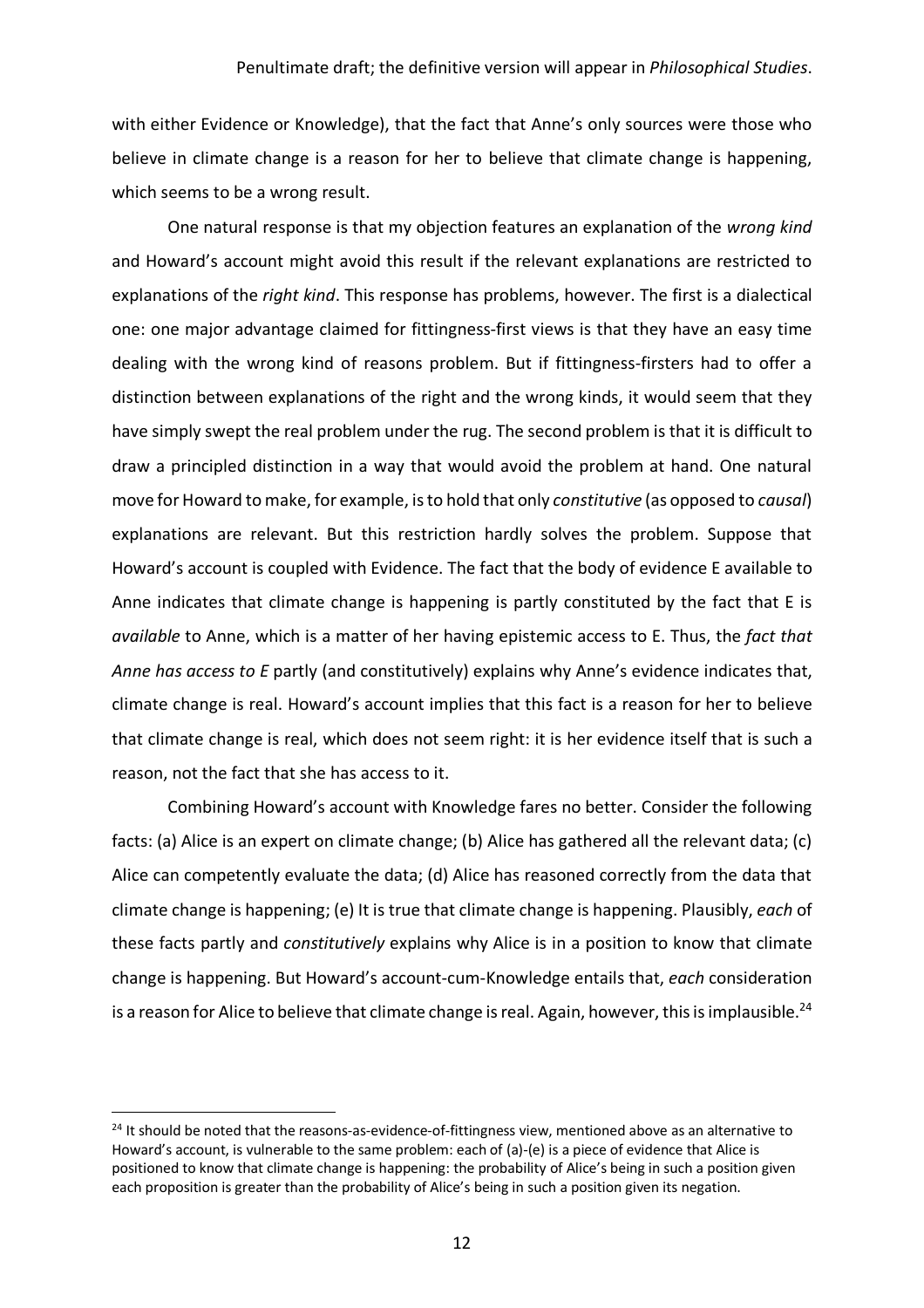For example, the fact that Alice is an expert does not, on its own, seem to be a reason for her to believe that climate change is happening.<sup>25</sup>

One might object that a consideration's being a *partial* explanation of the fittingness of a response is not sufficient to make it a reason for the response. Instead, one might hold that it has to be a *complete* explanation of its fittingness. In Alice's case, for example, the complete explanation of why she knows that climate change is happening would be given by the *conjunction* of (a)-(e), and none of the individual facts would provide such an explanation. If so, one might insist, Howard's account-cum-Knowledge can avoid this result.

But the completeness requirement would set too high a bar for a consideration's being a reason for belief. Suppose that a fairly reliable weather forecast predicts that it will snow today, but you also feel that the temperature today is too high for it to snow. It is highly intuitive that the weather forecast gives you some reason to believe that it will snow today, and the felt temperature gives you some reason not to believe it. But neither *completely* explains why it will (not) snow or why you are (not) in a position to know that it will snow, and so neither would qualify as a reason (not) to believe that it will snow, give the completeness requirement. Indeed, the requirement seems to imply that no consideration counts as a reason unless it is also decisive. But there is no reason to impose such a demanding condition on reasons.

To sum up the objection, Howard's account faces a dilemma. Either the fittingness of your belief depends on your epistemic position or not. If the former, then Truth holds, and Howard's account cannot adequately explain why Type-2 reasons are reasons against believing. If the latter, either Evidence or Knowledge is true, and Howard's account overgenerates reasons for belief.

## **3. Reasons to withhold belief: problems for McHugh and Way's account**

#### *3.1. The problem, redux*

Let us now consider McHugh and Way's account, according to which a reason is a premise of good reasoning from fitting beliefs. The problem of Type-2 reasons might also afflict this

 <sup>25</sup> One might reply that even if (a)-(e) are not reasons, strictly speaking, they are still *enabling* conditions (cf. Dancy 2004) and, following Setiya (2014), argue that an enabling condition can often be appropriately treated as a reason. But this response fails, for they do not even seem to be enabling conditions. The rate of retreat in glaciers, for example, is a reason for Alice to believe that climate change is real, but this reason is not enabled by (a): it is a reason for her to believe that climate change is real, regardless of whether he is an expert.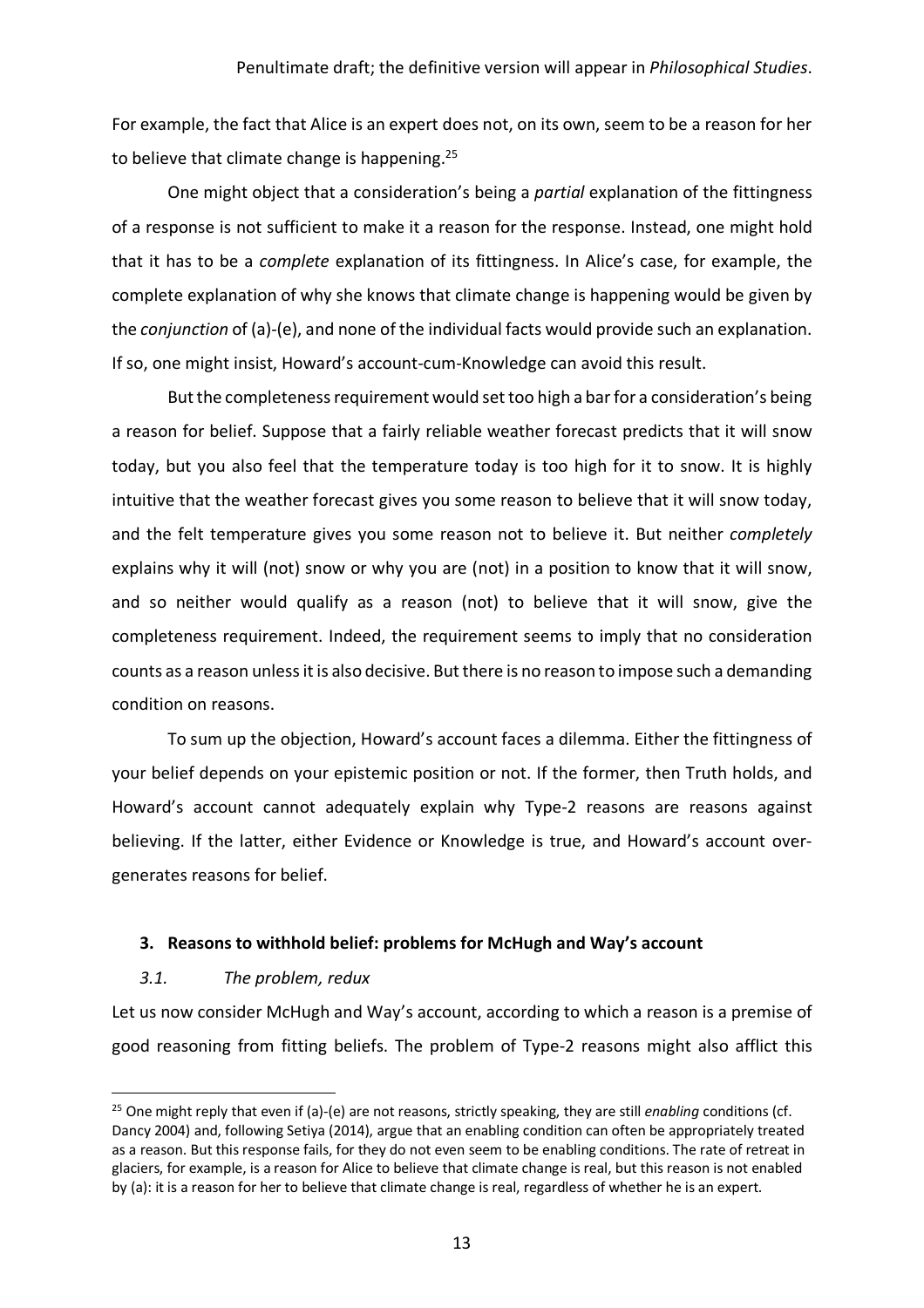account. If a consideration *C* is a reason for you not to believe *p* (or to withhold belief about *p*), such an account is committed to the view that if your belief in *C* is fitting, not believing *p* (or withholding belief about *p*) is fitting, *other things being equal*. Assuming Truth, however, one might find it unclear how such a conclusion-attitude can be fitting at all, on the following grounds: (i) either *p* is true or not; (ii) if the former, it is fitting to believe *p*; (iii) if the latter, it is fitting to *disbelieve p*. Thus, assuming Belief-Withholding Link (from 2.2), not believing *p* (or withholding belief about  $p$ ) can never be fitting.<sup>26</sup> By McHugh and Way's lights, this means that a pattern of reasoning which concludes with non- or withheld belief cannot be (nontrivially) fittingness-preserving, which means that it cannot be a (non-trivially) good pattern, which seems problematic.

# *3.2. Problems for perspective-independent solutions*

An obvious response to the problem is to hold that reasoning towards the *absence* of a belief is good just in case its absence is fitting if the premise-responses are fitting. One problem with this proposal is that, as McHugh and Way (forthcoming) note, it is unclear that the absence of an attitude can be fitting: fittingness consists in a suitable match between an attitude and its object, but an absence does not have any object. A deeper problem is that, even if it is granted that the absence of a belief can be fitting, the most natural view given Truth is that it is fitting just in case the belief is unfitting (that is, false). But then McHugh and Way's account has difficulty accommodating Type-2 reasons. For example, it is not good reasoning to move from the belief that I have no evidence about *p* towards believing that *p* is false.

McHugh (2014: 184) himself considers an alternative view, which is based on the following:

**Assumption**: Transitioning from a premise-response(s) to the *absence of a response* is a good pattern of reasoning just in case it is *not* a good pattern of reasoning to move from the premise-response(s) to the response.

From Assumption and McHugh and Way's account it follows that if it is not a good pattern of reasoning to move from a premise-response(s) to believing *p*, the premise is a reason *not* to

<sup>&</sup>lt;sup>26</sup> Cf. Wedgwood (2002).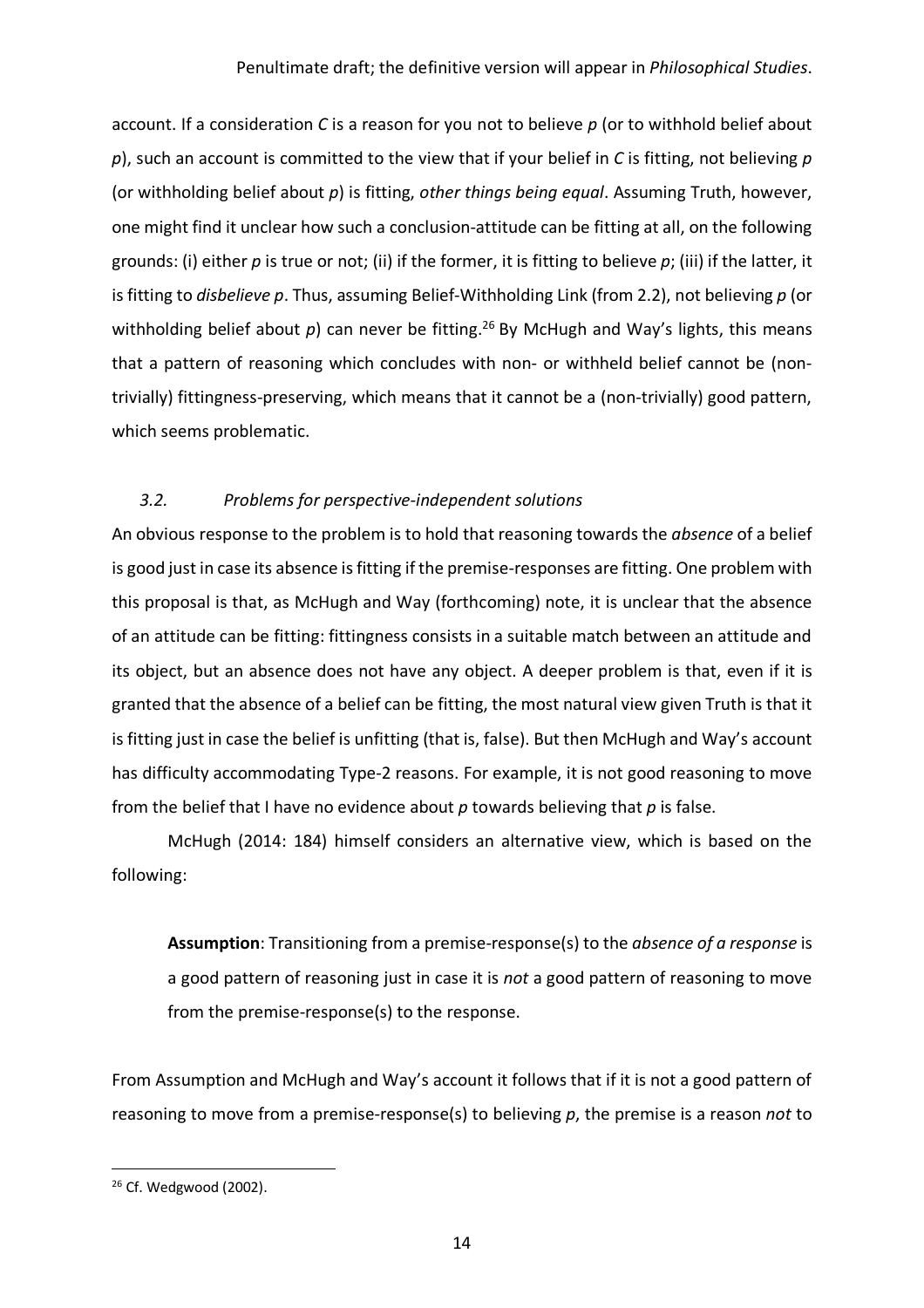believe *p*. Since it is not a good pattern of reasoning to move from one's belief in Type-2 reasons to believing the target proposition, it follows that they are reasons not to believe. So far so good.

The problem, which McHugh himself notices, is that this view *over-generates*reasons. Suppose I reason from the belief that grass is green towards the belief that Joe Biden is the president of the United States. This is not a good pattern of reasoning. The view in question entails that the fact that grass is green is a reason not to believe that Biden is the president. Intuitively, however, this is neither a reason to believe, nor a reason not to believe, that Biden is the president. Moreover, the point generalizes to reasons not to have attitudes of other kinds. For on the proposed view, the fact that grass is green is a reason not to intend to work, a reason not to admire Nelson Mandela, a reason not to fear a tiger, and so on.

McHugh is willing to bite the bullet on this score. One reason he cites to soften the bullet is that, if all the evidence I have available is that grass is green, then I *ought not* believe that Biden is the president. However, it seems that this is true not because there is a reason for me not to believe, but simply because you do not have any positive reason to believe, and it is a distinctive fact about belief that you ought not believe when you do not have any positive reason to believe. For example, McHugh's proposal has an implausible consequence regarding reasons for *intention*. Take an arbitrary action which there is intuitively no reason for or against, such as rubbing your nose for a second. Assuming plausibly that it is permissible for you to (intend to) *φ* if there is no reason for you not to *φ*, it is permissible for you to intend to rub. Suppose now that the only thing you know is that grass is green. Intuitively, this fact does not affect the deontic status of rubbing. On McHugh's proposal, however, the fact that grass is green is a reason for you *not* to intend to rub, which means that intending to rub is no longer permissible: reasons against intending to rub are now weightier than the reasons for intending to rub.

## *3.3. Problems for perspective-dependent solutions*

Here again, one natural option is to reject Truth and opt for either Evidence or Knowledge. It does not seem open for McHugh and Way to accept Evidence, since their account of good reasoning is built on the assumption that a belief is fitting only if it is true. Still, McHugh and Way's account is consistent with Knowledge, on the basis of which one can plausibly specify the conditions under which withholding belief is fitting: it is fitting for you to withhold belief

15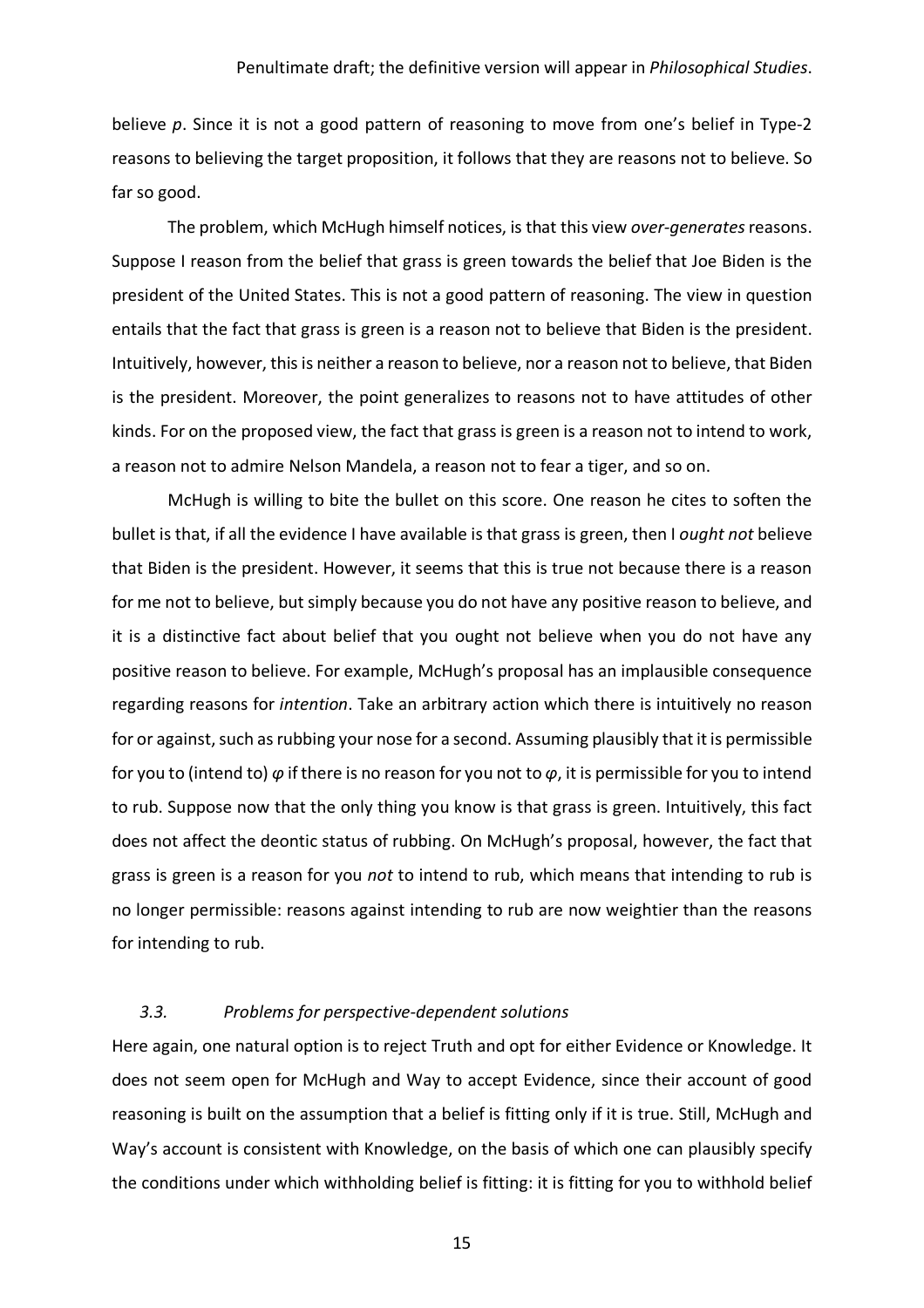about *p* if and only if you are not positioned to know whether or not *p*. If one combines this fittingness condition for withholding with McHugh and Way's account, then one has a natural explanation of how you can reason well from beliefs in Type-2 reasons to withholding belief about the target proposition: if my belief that I have no evidence about the number of my hairs is fitting, withholding belief about whether I have an even number of hairs is fitting.

However, McHugh and Way's account also has problematic consequences, when combined with Knowledge. My first argument turns on the *KK principle*, which states that if you are positioned to know p, you are positioned to know that you are positioned to know p. While KK is not so popular, notably due to Williamson's (2000) influential argument against it, there are considerable arguments in its favor, so let us assume it for the sake of argument.<sup>27</sup> Recall that McHugh and Way's account allows for *defeasibly* good reasoning patterns (1.2), which preserves the fittingness of the premise-attitudes *under normal conditions*. Given KK, the following *ceteris paribus* principles seem undeniable:

**Knowledge-Evidence Link**: *Normally*, if you are in a position to know *p*, you are in a position to know that you have sufficient evidence for *p*.

**Knowledge-Competence Link**: *Normally*, if you are in a position to know *p*, you are in a position to know that you are competent to tell whether *p*.

For being in a position to know *p* requires having both sufficient evidence for *p* and relevant competence, setting aside some exceptional cases where it seems that one can know without *further* evidence, such as cases of proprioceptive knowledge. But it follows from Knowledge and Knowledge-Evidence Link that if believing *p* is fitting, then believing that you have sufficient evidence for *p* is fitting, other things being equal. It also follows from Knowledge and Knowledge-Competence Link that if believing p is fitting, then believing that you are competent to tell whether *p* is fitting, other things being equal. But this means that the following patterns of reasoning are (defeasibly) *fittingness-preserving*, and so turn out to be good patterns of reasoning on McHugh and Way's account:

<sup>&</sup>lt;sup>27</sup> See Dorst (2019) and the references therein.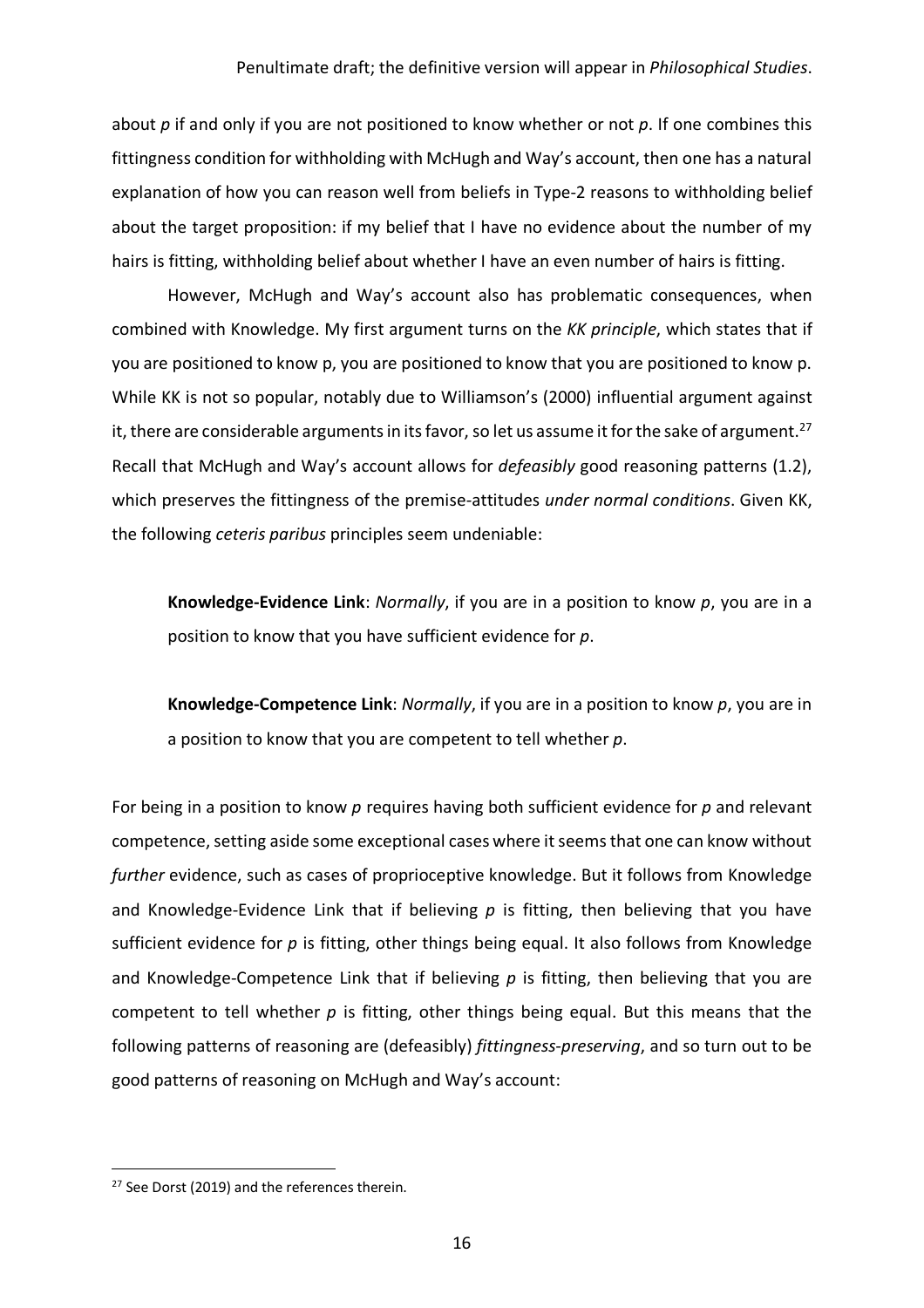**Pattern 1**: P; therefore, I have sufficient evidence for *p*; **Pattern 2**: P; therefore, I am competent enough to tell whether *p*.

But if Patterns 1 and 2 are good, McHugh and Way's account entails that the fact that p is a reason to believe that you have sufficient evidence for *p*, and is also a reason to believe that you are competent enough to tell whether *p*. This is highly problematic. In general, the mere fact that *p* cannot plausibly be a reason for anyone to believe that they are in a good epistemic position regarding it, since it indicates nothing about their evidence or competence.

Since this objection depends on KK, McHugh and Way could reject KK in order to avoid these consequences. But one might reasonably fault an account of reasons that is invariably committed to the denial of KK. Be that as it may, I will now present an argument that does not rely on KK. Consider the following, which seems clearly true:

(1) If I fully grasp the relevant concepts (e.g. <equiangular>, <equilateral> and <triangle>), I am in a position to know that all equiangular triangles are equilateral triangles.

Now, (2) follows from (1) and the factivity of *being in a position to know*:

(2) If I am in a position to know that I grasp the relevant concepts, I am in a position to know that all equiangular triangles are equilateral.

Given Knowledge, it follows from (2) that:

(3) If it is fitting to believe that I grasp the relevant concepts, it is fitting to believe that all equiangular triangles are equilateral.

McHugh and Way's account and (3) entail that the following is a good reasoning pattern:

Pattern 3: I grasp the relevant concepts; therefore, all equiangular triangles are equilateral.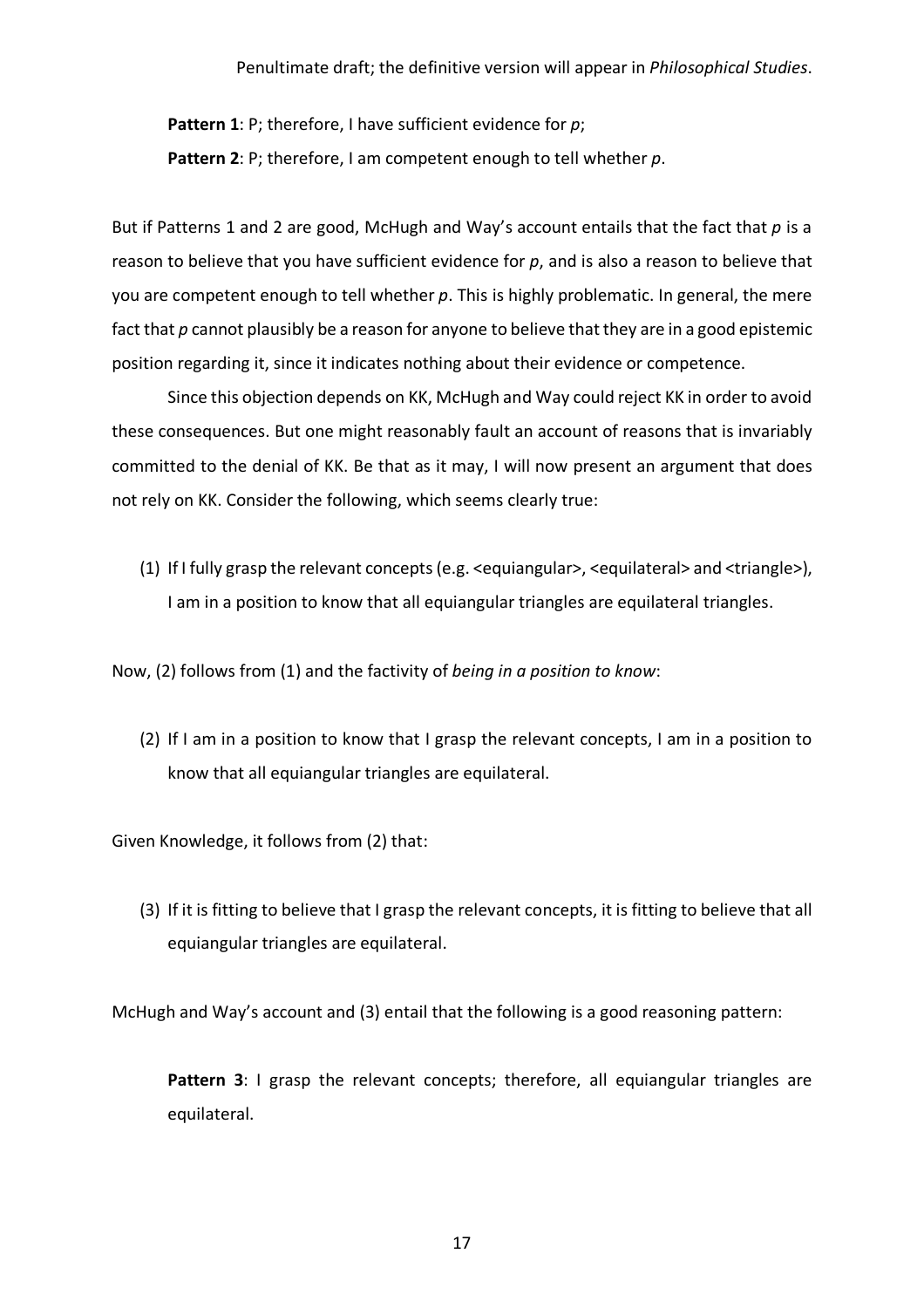On McHugh and Way's account, this means that the fact that I grasp the relevant concepts is a reason for me to believe that all equiangular triangles are equilateral. This, again, is an implausible result. If I am asked what reasons I have to believe that equiangular triangles are equilateral, facts about equilaterality and equiangularity that together entail the truth of the belief would be aptly cited as reasons, but facts about my concept possession would not.<sup>28</sup> Note that this is not an isolated example: any piece of *a priori* knowledge (e.g. Bayes' theorem) based on conceptual competence (e.g. probability concepts) can lead to the same problem.

One response open to McHugh and Way is to invoke their distinction between *competent* and *incompetent* reasoning (McHugh & Way 2016, 2018). On their view, one can reason in conformity with a fittingness-preserving pattern *incompetently*: one's reasoning might not manifest *sensitivity* to the fact that it is fittingness-preserving. An example is a person who concludes that 79 is a prime number from *any* belief they happen to have. Such a pattern is (assuming Truth) fittingness-preserving simply because it is necessarily true that 79 is prime, but the person is not sensitive to the fittingness-preserving character of the transition. Still, it seems unclear whether McHugh and Way can plausibly count Patterns 1, 2, and 3 as the ones that are not *competently followable*. There seems to be no reason to think that someone following Pattern 1, 2, or 3 must be conforming to this pattern only accidentally, without being sensitive to their fittingness-preserving character.<sup>29</sup> Imagine a person who is convinced that believing *p* is fitting if and only if they are in a position to know *p*, and is also convinced that Knowledge-Evidence Link is true. Suppose that this person carefully, correctly works out the implications of these claims and concludes that they have good evidence for *p* from their belief in *p*. Intuitively, they have been *self-consciously sensitive* to the fittingnesspreserving character of reasoning. Thus, the problem of overgeneration is yet to be addressed.

 $^{28}$  McHugh and Way (2018: 167-168), in discussing the cases of reasoning with necessarily fitting responses (e.g. 'grass is green, so 79 is prime') and add that good patterns of reasoning must preserve fittingness in virtue of a *relationship* between the premise-responses and the conclusion response. One might wonder whether McHugh and Way's account cannot handle this objection in the same way. There are two reasons why this is unlikely to work. First, the belief in question is *not* necessarily fitting once Truth is replaced with Knowledge: that you are positioned to know that all equiangular triangles are equilateral is *not* a necessary truth. Second, there *is* a relationship between the premise-response and the conclusion-response: the fact that I grasp the relevant concepts grounds that fact that I am positioned to know that all equiangular triangles are equilateral. This means that there is an explanation of why believing the conclusion is fitting if believing the premise is fitting, given Knowledge.

<sup>29</sup> See also Brunero (2019: 138-139).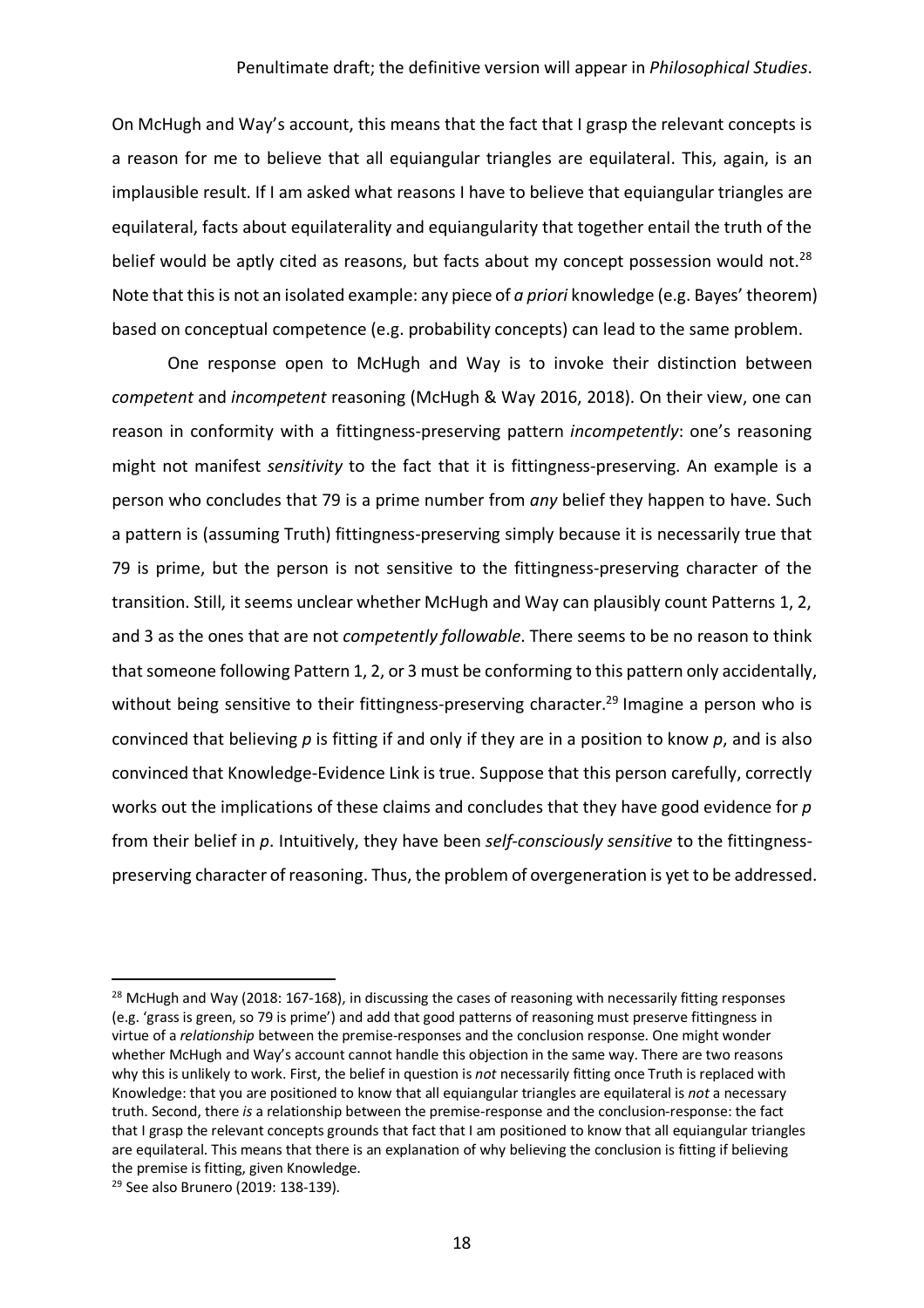## **4. Conclusion**

In this paper, I argued that two influential and well-developed fittingness-based accounts of reasons fail to offer a plausible account of reasons against believing that are not counterevidence: either they fail to account for such reasons or they over-generate reasons for belief.<sup>30</sup> Of course, I have not considered every fittingness-first account of reasons in the logical space and so even the success of my arguments would not disprove the idea that fittingness is the fundamental normative property. Still, my arguments *do* show that an extensionally adequate fittingness-first account would have to be markedly different from any of the standard accounts in the literature, and that there is a good reason not to believe that fittingness comes first until such an account appears. $31$ 

## **References**

Berker, S. (forthcoming). The deontic, the evaluative, and the fitting. In C. Howard & R. Rowland (Eds.), *Fittingness*. Oxford: Oxford University Press.

Booth, A. (2014). Two reasons why epistemic reasons are not object-given reasons. *Philosophy and Phenomenological Research*, 89(1), 1-14.

- Brentano, F. (1889/2009). *The origin of our knowledge of right and wrong*. Oxford: Routledge.
- Brunero, J. (2018). Reasons, Evidence, and Explanations. In D. Star (Ed.), *Oxford handbook of reasons and normativity* (pp. 321-341). Oxford: Oxford University Press.

Brunero, J. (2019). Fittingness and good reasoning. *Journal of Ethics and Social Philosophy*, 16(2), 133-143.

Chappell, R. (2012). Fittingness: the sole normative primitive. *Philosophical Quarterly*, 62(249), 684-704.

Christensen, D. (2010). Higher-order evidence. *Philosophy and Phenomenological Research*, 81(1), 185-215. Dancy, J. (2004). *Ethics without principles*. Oxford: Oxford University Press.

DiPaolo, J. (2018). Higher-order defeat is object-independent. *Pacific Philosophical Quarterly*, 99(2), 248-269. Dorst, K. (2019). Abominable KK failures. *Mind*, 128(512), 1227-1259.

- Ewing, A.C. (1948). *The definition of good*. London: Routledge & Kegan Paul.
- Finlay, S. (2014). *Confusion of tongues*. Oxford: Oxford University Press.
- Friedman, J. (2013a). Question-directed attitudes. *Philosophical Perspectives*, 27(1), 145-174.
- Friedman, J. (2013b). Suspended Judgment. *Philosophical Studies*, 162(2), 165-181.
- Friedman, J. (2017). Why suspend judging?. *Noûs*, 51(2), 302-326.
- Friedman, J. (2019). Inquiry and Belief. *Noûs*, 53(2), 296-315.
- Gertken, J. & Kiesewetter, B. (2017). The right and the wrong kind of reasons. *Philosophy Compass*, 12(5), e.12412.
- Howard, C. (2018). Fittingness. *Philosophy Compass*, 13(11), e12542.
- Howard, C. (2019). The fundamentality of fit. In R. Shafer-Landau (Ed.), *Oxford studies in metaethics* (Vol. 14, pp. 216-236). Oxford: Oxford University Press.
- Kearns, S. & Star. D. (2008). Reasons: Explanations or evidence. *Ethics*, 119(1), 31-56.
- Kiesewetter, B. (2017). *The normativity of rationality*. Oxford: Oxford University Press.

Littlejohn (2018). Reasons and theoretical rationality. In. D. Star (Ed.), *Oxford handbook of reasons and normativity* (pp. 529-551). Oxford: Oxford University Press.

 <sup>30</sup> As I have briefly suggested, the view that reasons are *evidence* of fittingness is likely to be vulnerable to the same problem.

<sup>&</sup>lt;sup>31</sup> I would like to thank audiences at Essen, Frankfurt am Main, Cologne, and the 2022 Eastern APA. Special thanks to Stefan Mandl, Miriam McCormick, Neil Roughley, Jonathan Way, and two meticulous and constructive reviewers for *Philosophical Studies*, for their written comments on earlier versions of this paper. Finally, I would like to thank Nathan Howard, Conor McHugh and Jonathan Way for very helpful discussion.